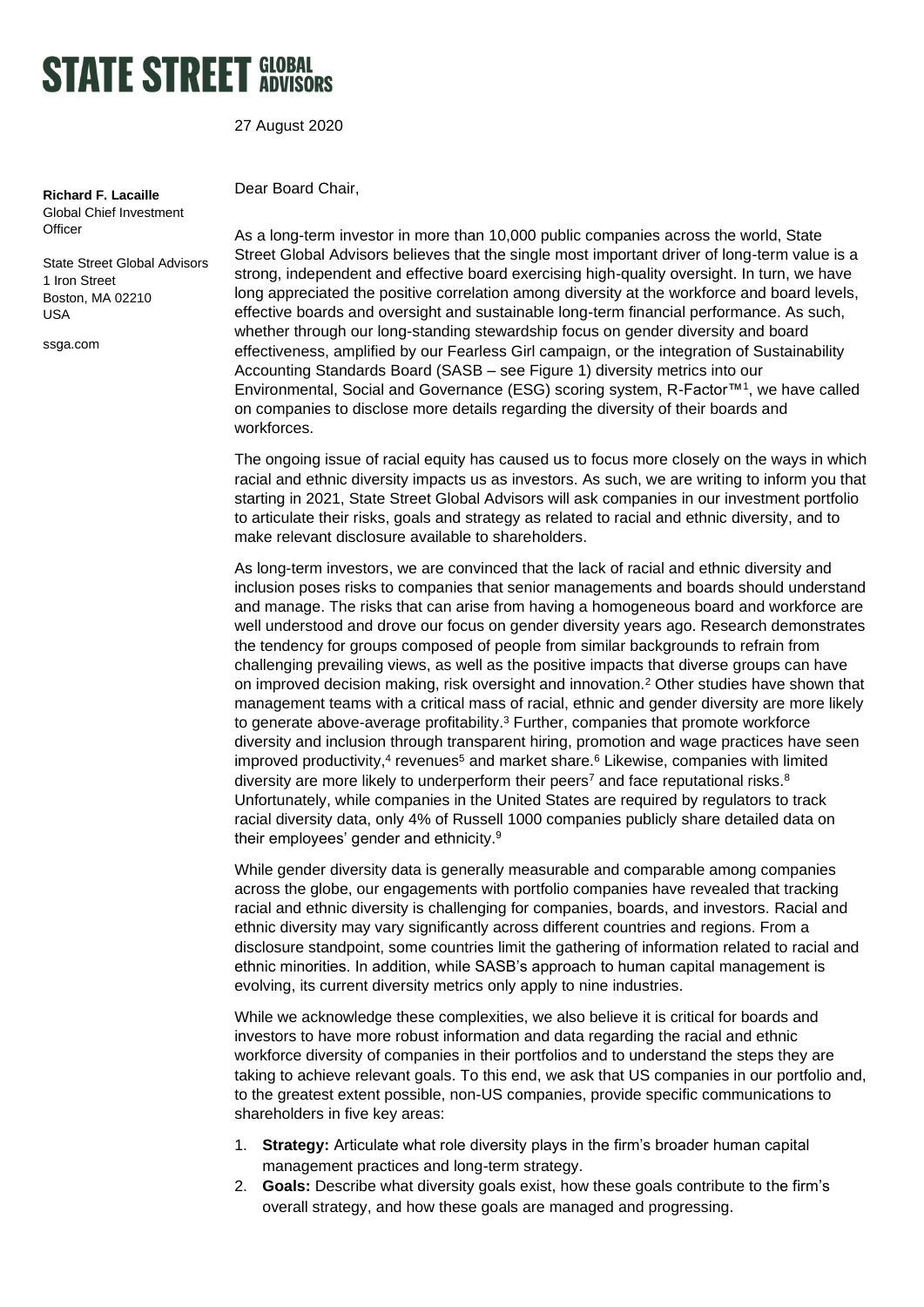# **STATE STREET GLOBAL**

- 3. **Metrics:** Provide measures of the diversity of the firm's global employee base and board. For example:
	- Workforce- Employee diversity by race, ethnicity and gender, broken down by industry-relevant employment categories or levels of seniority, for all full-time employees. In the US, companies can use the disclosure framework set forth by the United States Equal Employment Opportunity Commission's EEO-1 Survey. Non-US companies are encouraged to disclose this information in alignment with SASB's guidance and nationally appropriate frameworks.
	- *Board Level-* Diversity characteristics, including racial and ethnic makeup, of the board of directors.
- 4. **Board:** Articulate goals and strategy related to racial and ethnic representation at the board level, including how the board reflects the diversity of the company's workforce, community, customers and other key stakeholders.
- 5. **Board oversight:** Describe how the board executes its oversight role in diversity and inclusion.

Further, we ask companies to assess the barriers to entry and impediments to recruitment and retention of diverse talent, especially at senior levels of the organization. We encourage companies to take steps that ensure that diverse talent pools are sourced, supported and developed. At the board level, the talent pipeline is often narrowed by focusing on job experiences, such as being a former CEO, at the expense of the core competencies that strong directors possess. Companies that intentionally expand their search criteria often cite that there is already a broad pool of racial and ethnically diverse talent available.

These topics will be part of our engagement conversations. As always, our primary tool is engagement with management and the board with the objective of understanding a company's plan and how the board is carrying out its oversight role. However, if required, we are prepared to use our proxy voting authority to hold companies accountable for meeting our expectations.

We recognize that change—particularly in today's economy—can seem daunting. Our own company, State Street Corporation, has taken many steps to address inequality and racism in our organization, in our communities and through our asset stewardship program, which are outlined in our past [Corporate Responsibility Reports](https://www.statestreet.com/values/corporate-responsibility.html) and [Stakeholder Report.](https://www.statestreet.com/content/dam/statestreet/documents/State_Street_2019_Stakeholder_Report.pdf) But we, too, have much more work to do, particularly when it comes to our board and senior leadership representation. Senior management has recently reviewed our company's practices and committed to taking 10 immediate actions to strengthen racial equality, which can be viewed [here.](https://www.statestreet.com/content/dam/statestreet/documents/values/Addressing-Racism-and-Inequality_10-State-Street-Actions.pdf) Our board will oversee our progress.

As our Chairman and CEO, Ron O'Hanley [wrote in June,](https://www.linkedin.com/pulse/racism-degrades-all-us-why-each-must-part-solution-ronald-o-hanley) "Simply because most of us are innocent bystanders does not mean that we can just stand by." Indeed, as we have learned over the past several years—from the launch of our Fearless Girl campaign to today—when we work together on matters of value for investors and companies alike, we can improve bottom lines, drive greater overall shared prosperity and also advance social progress, in alignment with State Street's mission.

We look forward to engaging on this important issue. For questions, please reach out to our Asset Stewardship Team at [GovernanceTeam@ssga.com.](mailto:GovernanceTeam@ssga.com)

Sincerely,

Rick Lacaille Global Chief Investment Officer State Street Global Advisors